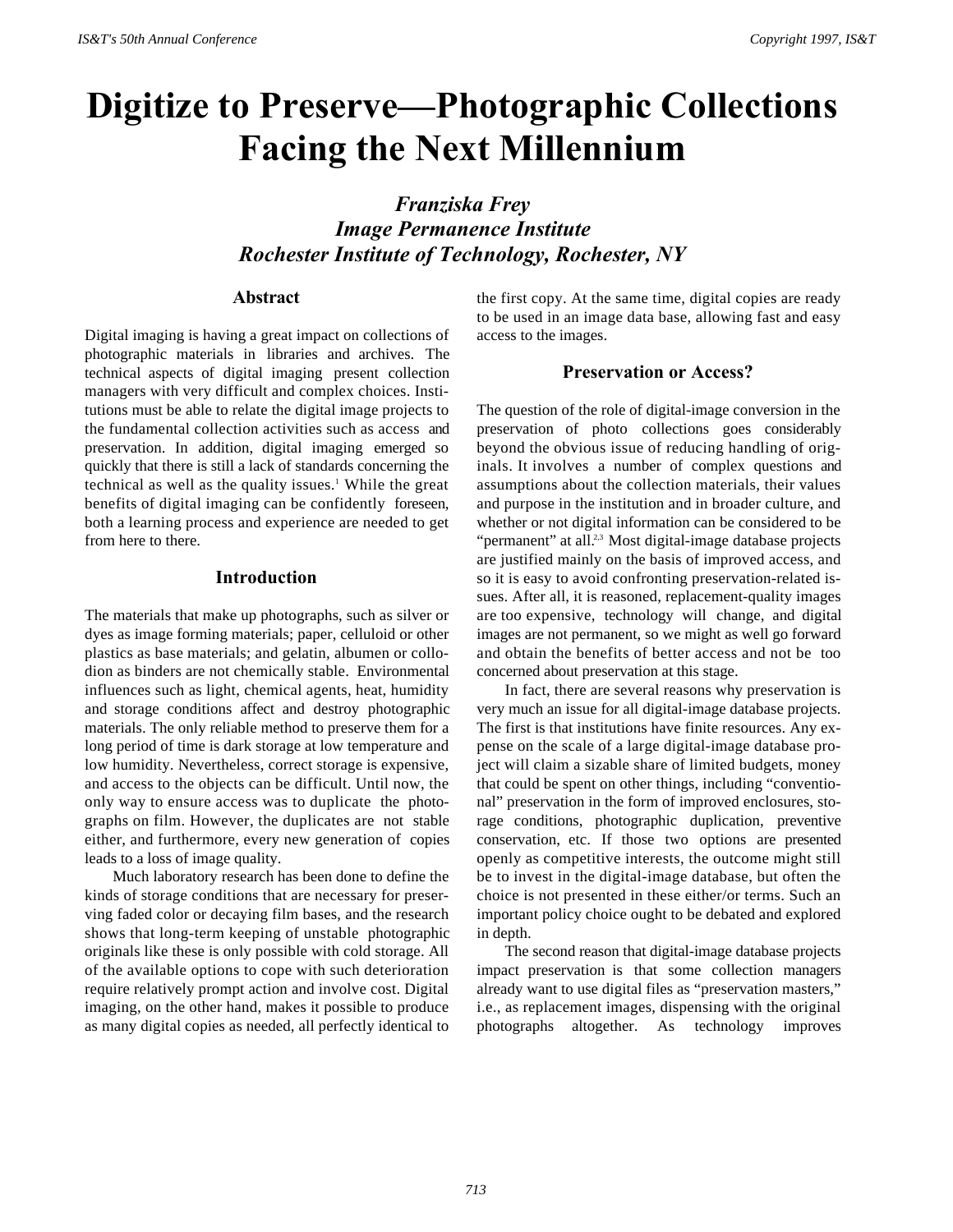and costs for high-quality imaging decrease, more and more collection managers will raise the question of what is the best form in which to retain images.

Collection purposes and contents differ widely. For some, an all-digital collection is out of the question, for others, it represents a welcome change that adds value to the collection. A university slide collection which consists of hundreds of thousands of fading color images, none of which are terribly valuable as artifacts, could well be imagined as existing exclusively in the form of highquality digital images. They could then be digitally reconstructed and output in slide or print form upon demand. On the other hand, a very valuable collection of  $19<sup>th</sup>$ -century photographs might be digitized, but definitely will not be discarded. Between these extremes lie many other situations where the balance between available reformatting options—none, conventional, or digital must be struck according to the needs of each collection. Nevertheless, even the best digital copy is no substitute for the original.

#### **New Possibilities**

Negative collections especially profit from digitization due to the fact that this makes them easily accessible. Millions of negatives are never used only because their image content is not readily available to the user. A printing process is needed to get a positive image. Therefore, not only the public but often even the collection managers themselves don't know what a negative collection contains. It has already been proven that as soon as negatives are scanned and a positive image can be viewed almost instantaneously their use has grown enormously. A huge number of older negatives are glass plate negatives. Choosing to digitize them reduces the risk of loss through breakage because they only have to be handled once.

Of all photographic materials, color photographic materials show the quickest degrading behavior. It is absolutely essential that the caretakers of these images are well educated about the aging of their color collections. Correct storage is expensive, and substantial financial means have to be spent on it.

The worldwide shift from black-and-white photography to color photography started rather slowly with the introduction of Kodachrome transparency films in 1935, became noticeable in the 1960s, and is now essentially complete in all but a few segments of still photography and motion pictures. Consequently, more and more collections have dealt or will have to deal with archival and permanence issues of color photographic material. Regardless of the type or purpose of a collection, the majority of the images from the second half of this century were taken in color. Large museums as well as

historical societies in small towns will have to preserve color photographic material.

Restoration of faded materials by chemical processes, principally possible for black-and-white photography, is not possible for color photography because dye fading is an irreversible process. Methods to restore images through photographic copying have been developed, but these methods are slow, need skilled operators, and work only if fading has not proceeded too far.

Digital imaging allows for a digital restoration of color photographs. Note that digital restoration is not a restoration in the classical sense where the image is usually restored and conserved on its original support. Therefore the term "reconstruction" should be used instead of "restoration." Digital reconstruction is a very new topic and there are still a lot of problems to be solved, both technical and philosophical.<sup>4</sup>

## **Electronic Photography**

Apart from digitizing existing photographic collections, newly created images are being generated in digital form. More and more, collections include images that never had a film original. Already much photojournalism and fine art photography originate electronically, and this trend will continue to grow. Caring for these electronic originals, as well as for reformatted digital "preservation masters" will require a knowledge of digital imaging technology.<sup>5</sup> In the long run, the required know-how should be available on site in the collection. Proper custodianship of collections must now employ a greater awareness of disciplines previously far removed from the established practices of the photographic archives. File formats, intellectual property law, high-speed data transfer technology, and data base management are but a few of the specialties demanding the attention of collection managers.

#### **Conclusions**

Faced with deterioration in the form of color dye fading, vinegar syndrome in acetate film, and degrading and flammable nitrate film, collection managers are asking whether it is better to invest in improved storage or in reformatting. Options for reformatting now include both conventional photography and digital imaging. Choosing to reformat unstable originals into digital form has the added attraction of creating the potential for greatly enhanced access through image database systems, even as the goal of preservation is achieved. Conventional photographic reformatting is expensive and difficult, but it produces a tangible preservation master with known characteristics. In the case of color, the duplicate images